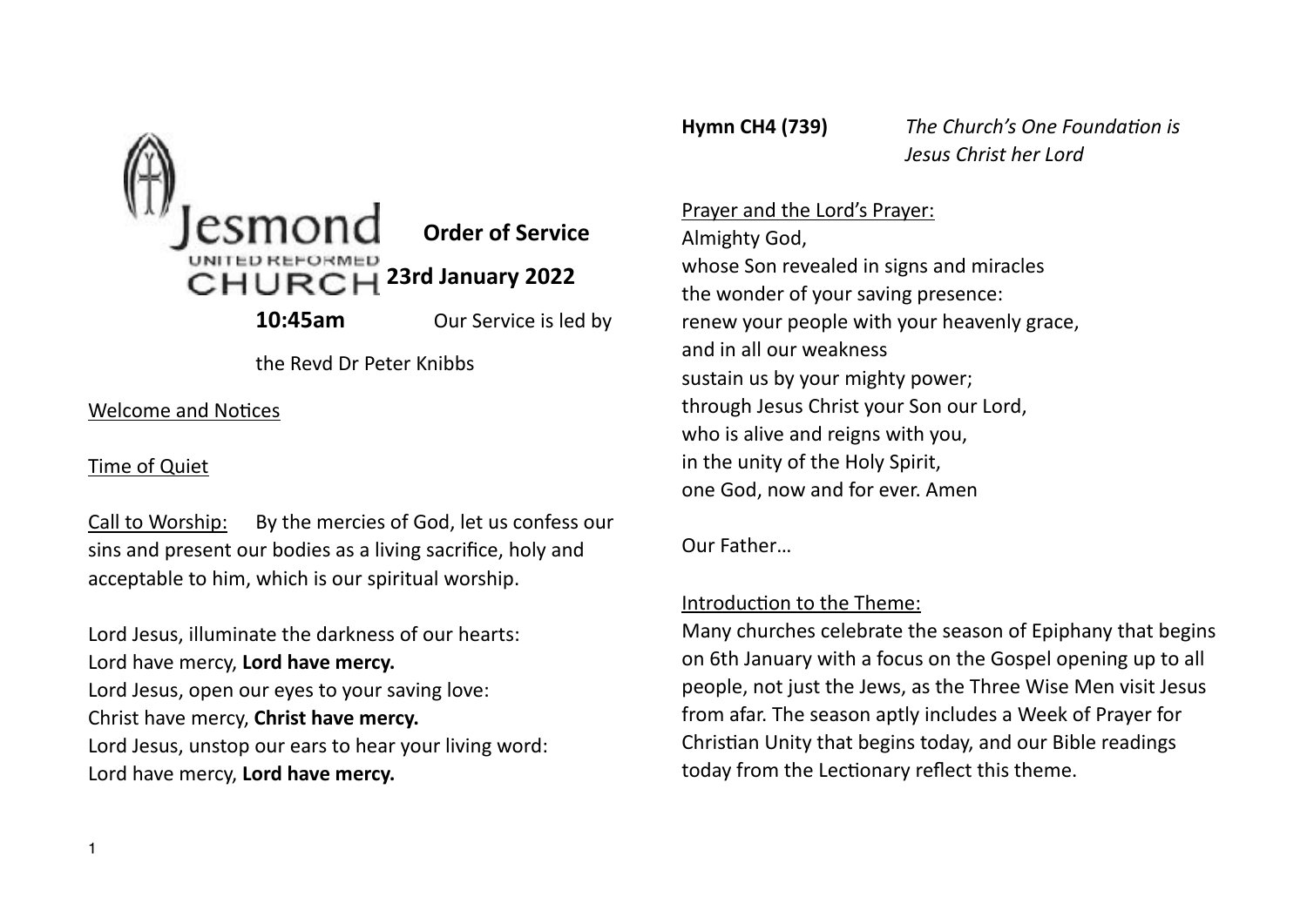The season concludes when Jesus is presented by his parents in the Temple and Simon proclaims that Jesus is both a light to lighten the gentiles and the glory of God's people Israel. So this morning, holding on to the proclamation from the opening hymn that 'the Church's one foundation is Jesus Christ her Lord', I shall take us, as wise men and women of our own day, on a journey through Epiphany.

|  | Readings: 1 Corinthians 12:12-14 | (page ??) |
|--|----------------------------------|-----------|
|  | Luke 4:14-21                     | (page ??) |

Offertory Prayer: Lord, accept your peoples' gifts, not gold, frankincense or myrrh, but hearts and voices raised in praise of Jesus Christ our light and our salvation as we give you thanks because you have revealed your eternal plan of salvation, and have shown us your Son Jesus Christ to be a light to the nations. **Amen**

**Hymn CH4 (363)** *We have a Gospel to Proclaim*

**Sermon JURC 23rd January 2022** 

## **Three Wise Gifts (based on Nicky Gumbel's booklet "Why Christmas")**

I can clearly remember what I was doing on 23rd January 1973. There had been snow, and this was not really good news for me as I drove with Jack Harper, my driving instructor, in his old style Mini, to take my driving test in Washwood Heath, Birmingham. Perhaps the poor conditions softened the heart of my examiner, and I was pleased to pass the test! Significant events stick in our minds. Here I am 49 years later pondering an infinitely more significant event that began when Jesus was born to Mary in Bethlehem and a succession of ordinary people started to honour him and give him their worship.

The story of the Magi has developed over the centuries from the Biblical narrative we read in Matthew's Gospel, into the romantic images we picture in our nativity plays. The Gospel tells of three gifts, but that does not necessarily suggest that there were three givers.

The notion of three kings, as opposed to three astrologers, has also developed over the years. These Magi may have been part of a royal oriental court, but it is Psalm 72 which speaks of "The kings of Tarshish and the isles rendering him tribute, and the kings of Sheba and Seba bringing him gifts".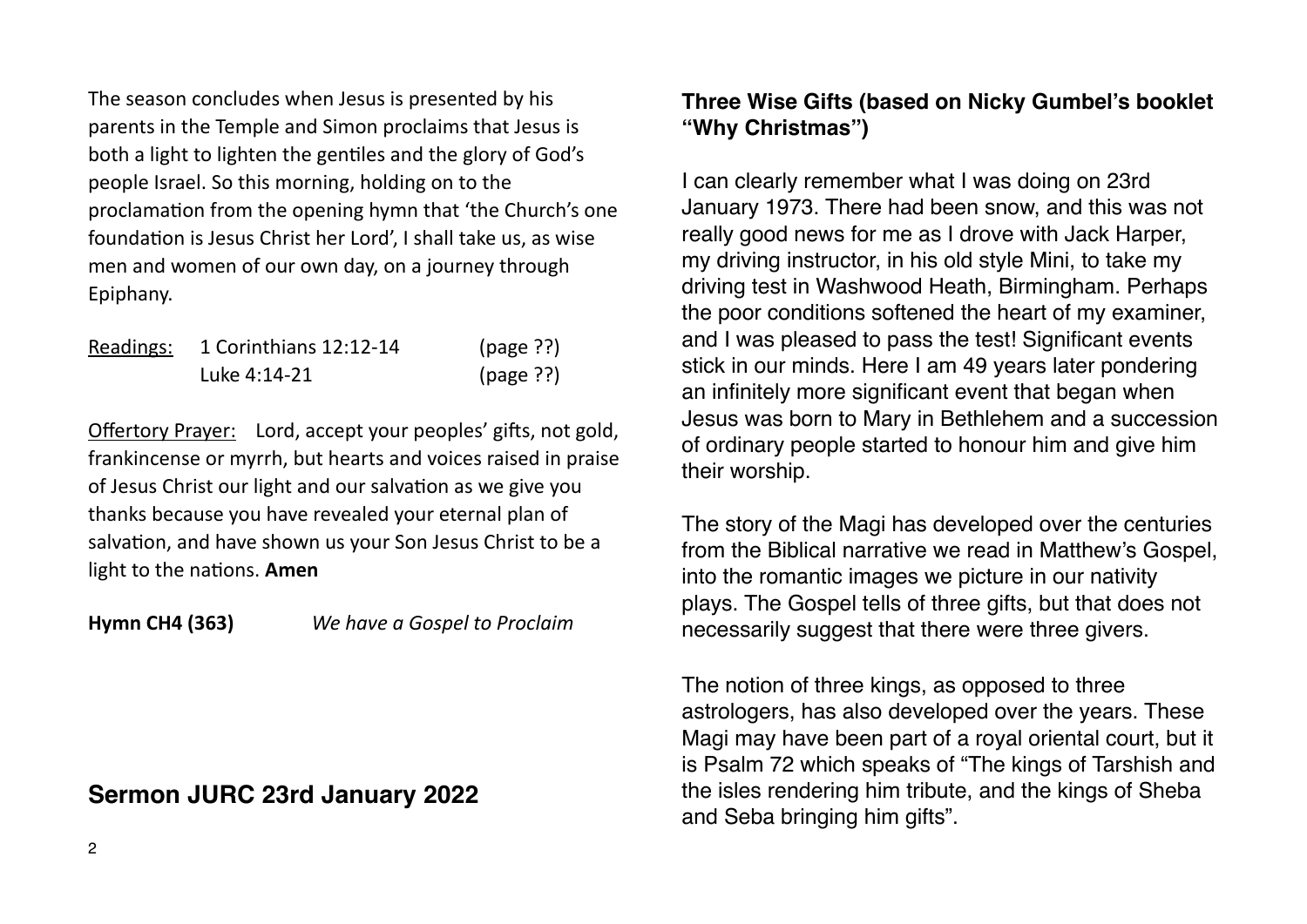It is association with this Psalm that leads to the well known Edward Hopkins hymn "We three kings of orient are". Listen out for snippets of that hymn as we progress.

Putting popular legend aside, what the Gospel tells us is that when Jesus was born, a group of well educated astronomers and astrologers thought he was worth bothering with. They stopped everything and made a long journey to take him symbolic gifts, in fulfillment of prophecy found in Isaiah - "All those from Sheba will come. They shall bring gold and frankincense, and shall proclaim the praise of the Lord".

"Born a king on Bethlehem Plain, gold I bring to crown him again, king for ever, ceasing never, over us all to reign."

The first gift was gold - a present fit for a King. The child in the manger was the King of kings and the Lord of lords. God Himself come to live as part of our world.

This is what makes Christmas infinitely more important and memorable than my driving test. We celebrate the birthday of the most important person who ever lived. We mark dates in our civilization as being 'before Christ', or 'after the year of the Lord'.

But was Jesus, as many suggest, just a great prophet and teacher?

The twentieth century Oxford scholar and author, C.S Lewis wrote: "A man who was merely a man and said the sort of things Jesus said would not be a great moral teacher. He did not leave that option open to us. You must make your choice - he was either who he said, the Son of God, or he was insane, or he was an evil deceiver."

The life, the death and especially the resurrection of Jesus confirm his claims that he is God's unique Son. The evidence for the physical resurrection of Jesus is compelling. The disciples found his tomb to be empty and his grave clothes collapsed. In the next six weeks he appeared to over 500 people, eating with them and being touched by them. The lives of the frightened disciples were transformed into those of brave witnesses even to the point of their own martyrdom. The Christian Church grew, and continues to grow at an amazing rate.

The wise men were right. Nothing less than gold would be suitable for this child.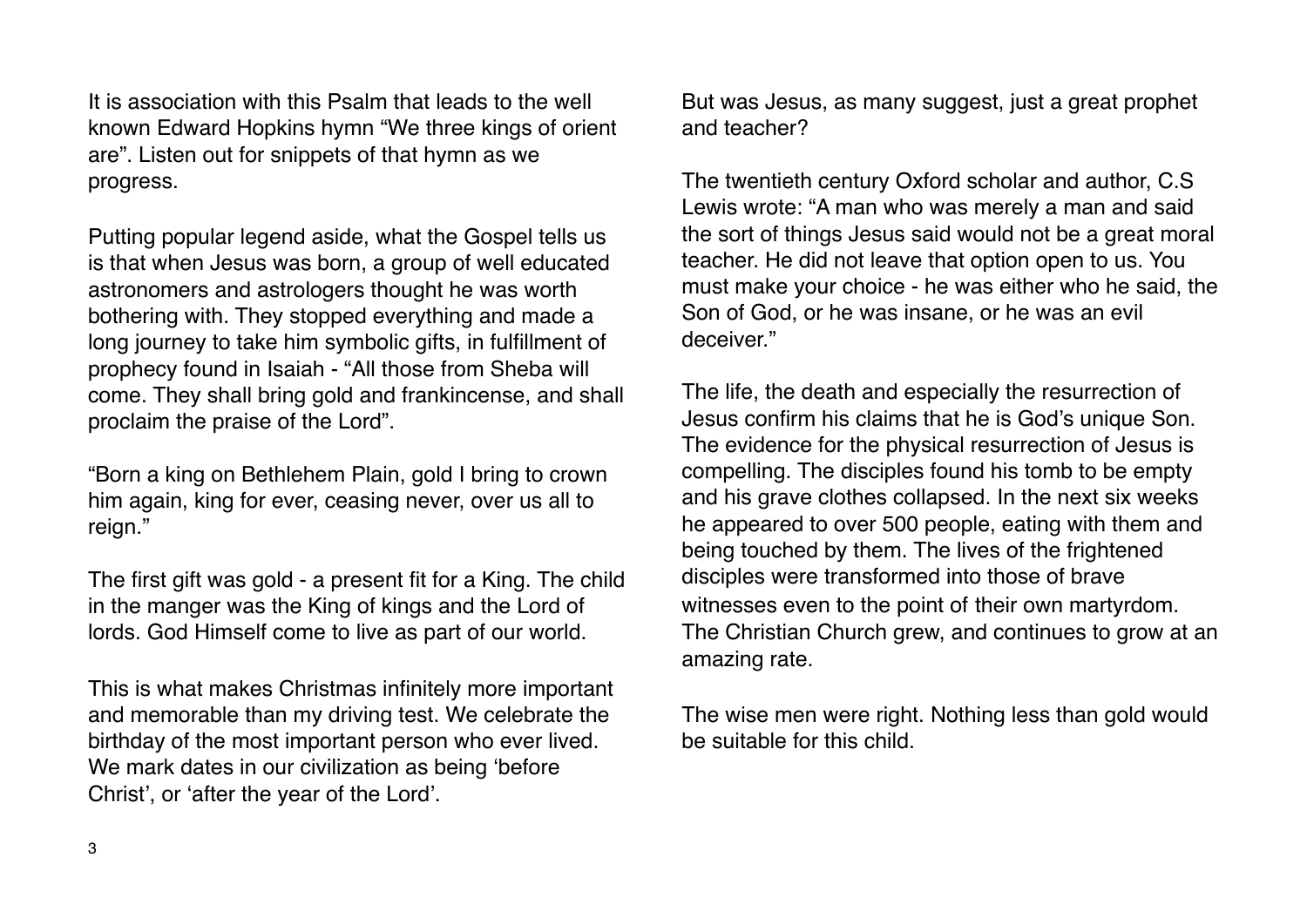"Frankincense to offer have I, incense owns a deity nigh, prayer and praising, all men raising, worship him, God most high."

But even if Jesus was who he said he was, why do we need him over 2000 years later? The second gift the wise men brought was frankincense, which was used in the temple as a symbol of prayer, and pointing to a relationship with God.

Christianity is first and foremost about relationships. It is about a person, Jesus, rather than being just a philosophy. It is about the most important relationship of all: our relationship with God. And as we remember in this week of Christian unity especially, our relationship with God links us inextricably to all other people who claim that same relationship.You and I were created to live in relationship with God, and until we find that relationship, there will always be something missing in our lives.

At this season, we remember the fact that Jesus entered our world in order to restore relationships - first our relationship with God, and then our relationships with others. This is how he supplies the answer to our deepest need. The foundation of this is indeed prayer.

"Myrrh is mine, its bitter perfume breathes a life of gathering gloom; sorrowing, sighing, bleeding dying, sealed in a stone cold tomb."

But how did he restore relationship with God? The third gift that the wise men brought was myrrh - a substance used to embalm the bodies of the dead. Jesus said that his purpose was to 'give his life as a ransom for many'. The cost of this gift was the life of Jesus, given freely for us in a painful and cruel execution. Jesus paid, by his blood shed on the cross, the ransom price to set us free. But perhaps you feel free already? So we ask, freedom from what?

Firstly, freedom from guilt. We have all broken God's laws in thought, word and deed, and like it or not, we have conscience that tells us, even though we may suppress the message, we are guilty. Secondly, freedom from fear. Jesus defeated death when he rose to new life and so we now need not fear death, and this also sets us free from all other fears.

So if we are set free, what are we set free for? We now have freedom to know God. We now have freedom to love. We now have freedom to change and start to live our lives, with God's help, in new and wholesome ways.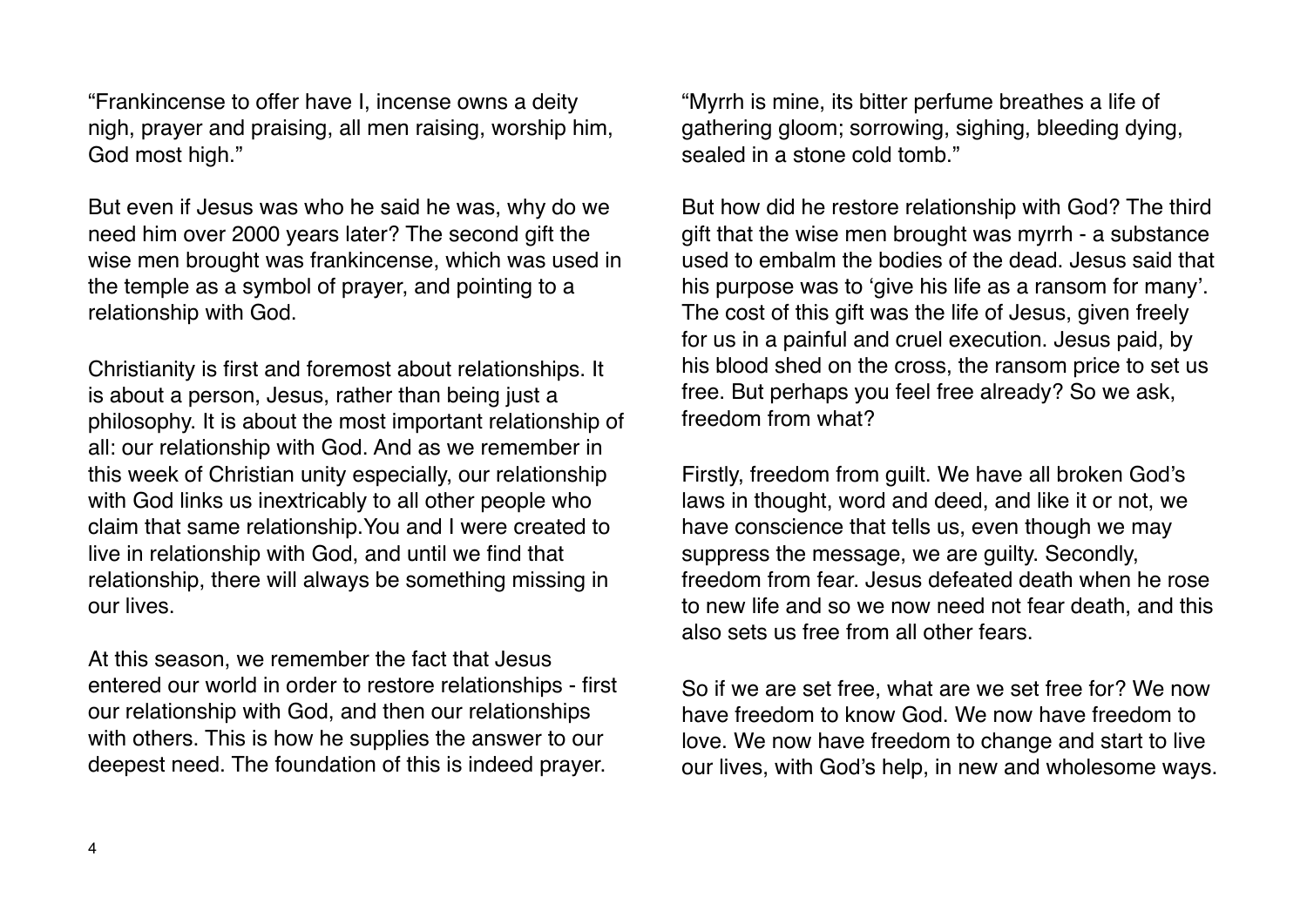The wise men offered their gifts to Jesus. The gift that He offers us is forgiveness, freedom, and the potential to live a new life, filled with God's Spirit providing all that we need to live human life to the full. But like any gift, we can either accept it and unwrap it, or leave it unopened, and unaccepted.

Why would we do that? Here are some excuses people give to say 'No thanks' to Jesus and his gift.

- I don't believe there is a God.
- Even if there is, I have no need of God.
- There is too much to give up.
- There must be a catch.
- I'm not good enough.
- I'll do it later.

But for all who make excuses, others say 'Yes' and receive God's gift. There is no catch, none of us are good enough, we are not asked to do anything to earn God's favour. We receive God's free gift simply by believing that Jesus is who he says - King of kings, Lord of lords. We receive God's gift simply by saying sorry for all that we do that falls short of God's good plan for our lives. We receive God's gift by opening our hearts and inviting the Christ to come into our lives. And he will come. If wise men stopped everything to take gifts to the new King - shouldn't we?

"What can I give him, poor as I am?... if I were a wise man I would do my part; yet what can I give him, give my heart."

It is the wise thing to do. We shall sing now of that clear invitation from Jesus to each one of us to follow on the most exciting journey, following, like the wise men, the one who the Bible calls "The Bright Morning Star" **Amen.**

**Hymn CH4 (533)** *Will you Come and Follow Me?*

## Prayers:

We pray for the coming of God's kingdom. You sent your Son to bring good news to the poor, sight to the blind, freedom to the captives and salvation to your people: anoint us with your Spirit; rouse us to work in his name. Father, by your Spirit bring in your kingdom.

Send us to bring help to the poor and freedom to the oppressed. Father, by your Spirit bring in your kingdom.